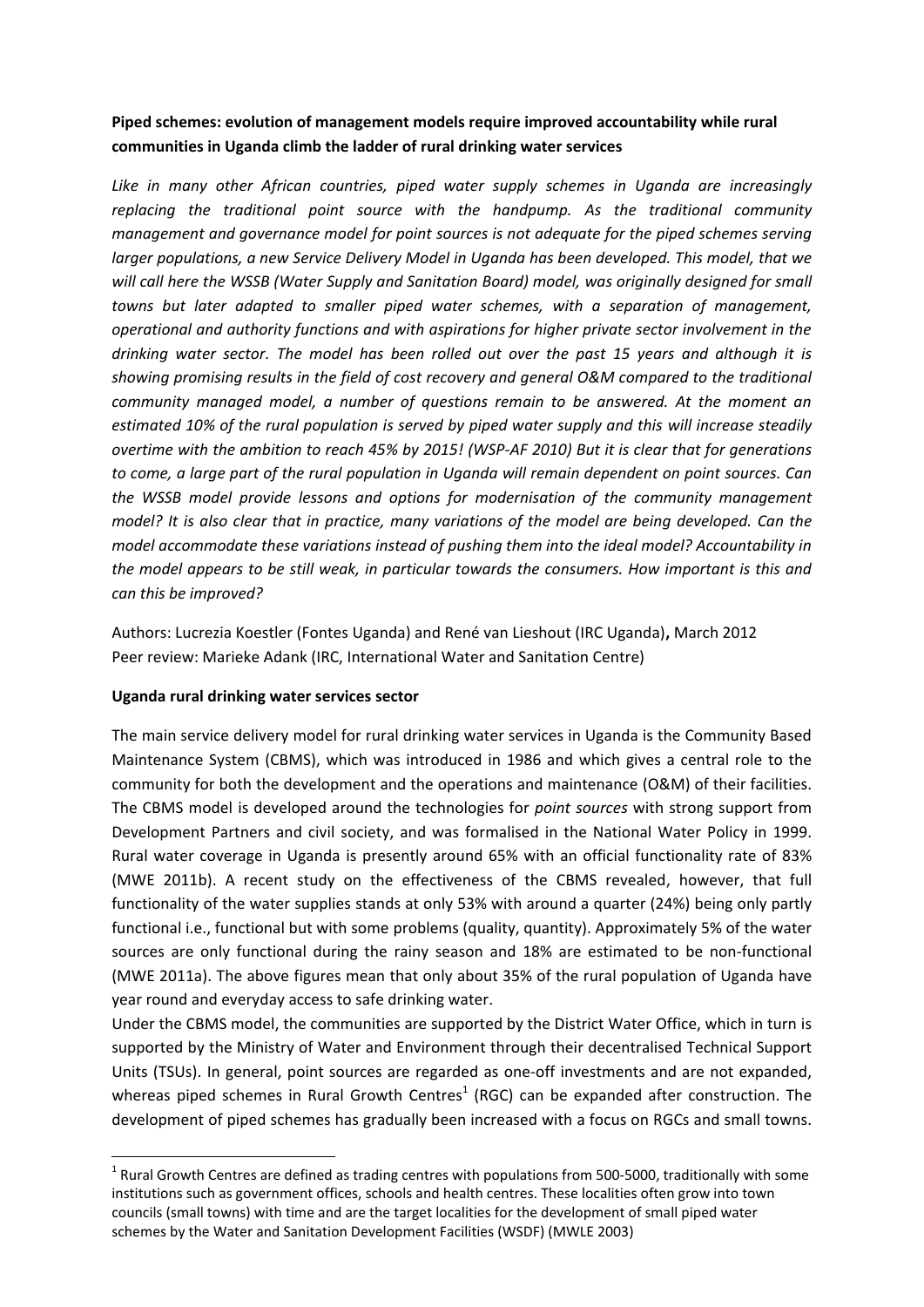In 1996 a formal service delivery model for RGCs and small towns was adapted gradually by the SWTWSP (South Western Towns Water and Sanitation Project), which is referred to as the WSSB (Water Supply and Sanitation Boards) model. This WSSB model was gradually and not systematically promoted in other projects and in other regions - for example, the WSSB model was only introduced in 2005 in Kabarole District. Before 2005, the piped schemes had a Water User Committee, like under the CBMS model. Piped schemes based on gravity flow for rural areas have also been promoted by NGOs (where there are favourable geographical conditions), which sometime apply the WSSB model, and in other cases the CBMS model. Unlike with the CBMS model and the model for small towns, there is no legal or policy framework for the WSSB model, or guidelines for Districts or town councils. At present, an estimated 10% of the rural population is served by piped schemes, but the government has the ambition to increase the percentage to 45% in 2015 (WSP-AF 2010). In the WSSB model, the community is not directly in charge of the services, but has an appointed representation on the board. The WSSB model and its variations will be discussed in more detail in the next section.

The establishment of piped water schemes and the WSSB model is embedded in a number of trends and developments currently taking place in the Ugandan water sector, such as decentralisation, urbanisation and demand for higher service levels. The sector currently faces a number of key challenges:

- With the rapidly growing population and urbanisation, the sector will require higher investments for both new infrastructure and replacements, and extensions with higher service levels, while in the meantime it is expected that the majority of the rural population will continue to depend on minimum service levels (point sources).
- While the two service delivery models (CBMS and WSSB) have been well tested, the growing diversity of technologies with different service levels and variations in the service delivery models on the ground is creating new challenges for the rural drinking water sector in Uganda.
- Being a relatively well developed and organised sector, accountability between the different stakeholders (from consumers to the Ministry) in the two models for the rural water services is in general still weak. This has implications in many areas: for planning of resources; for payment for water services and support services; for response to problems; and, for how monitoring information is used.

*The analysis undertaken for this report raises questions about the extent to which the Sector Strategic Investment Plan (SSIP) fully considers replacement costs for rural water supplies. In addition, the technology mix for rural water supplies given in the SSIP, with its high emphasis on piped water supplies requires revisiting, with full consideration given to existing technologies, water resources and settlement patterns. Suitable management mechanisms for small piped supplies need to be explored further. In the case of urban water supplies, the analysis shows concerns with respect to the financial viability of piped water supplies in small towns. (Country Status Overview Uganda, 2010)*

One of the recommendations made during the 2nd Joint Technical Review for Water and Environment in March 2010 in Fort Portal was to re-examine the proposed technology mix for rural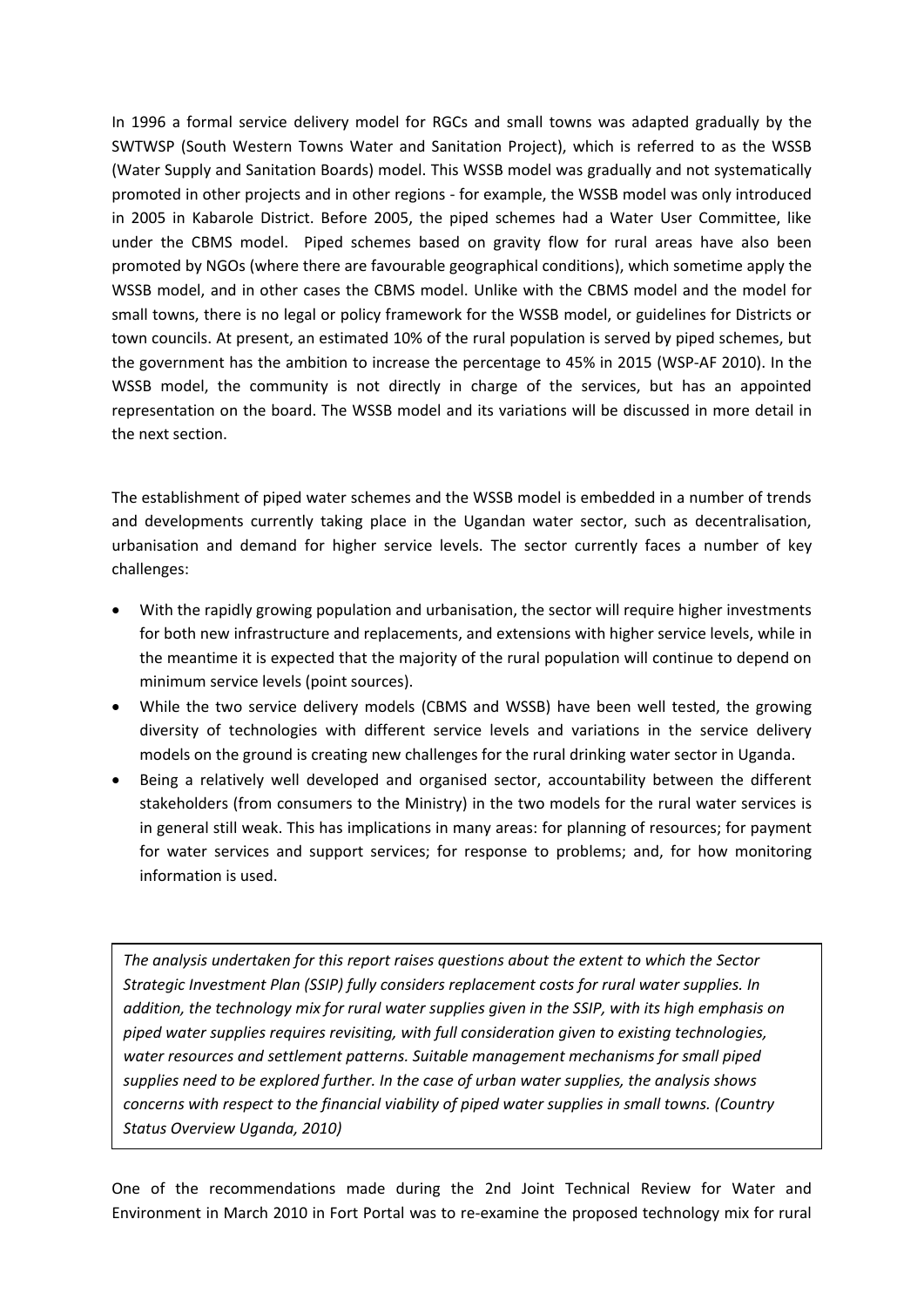water supplies and examine different management options for small piped water supplies. In connection to this, it is necessary to take a closer look at the WSSB model, which is currently being promoted by the government but is still under scrutiny.

#### **WSSB model and variations in the field**

This section will provide a brief overview over the different variations of the rural WSSB model in Uganda. Since the documentation on management models for piped schemes is limited, information is mainly based on a study carried out by Fontes for IRC Uganda in January 2012 (Koestler 2012). Additionally, the Fontes study has a limited scope and doesn't claim to be exhaustive in describing all



**The "Umbrella" service delivery model**

the piped scheme management models and variations in Uganda. The only welldocumented variation is the one called the "Umbrella model", because it is promoted by the MWE and the different regional Umbrella organisations (see below), which are membership organisations of WSSBs, that provide operations and maintenance support to Water Supply and Sanitation Boards (WSSB). The remaining variations have a number of sub-variations and are only described in general.

There are roughly four main variations of the model used for the management of small rural piped water schemes in Uganda.

Besides the Umbrella model, a second variation uses an elected Water User Committee (WUC) instead of the appointed water board (by local government), which employs technicians and tapattendants. This model is promoted by different NGOs, such as the Fontes Foundation, or has grown out of the CBMS model (see below). A third variation has an overall WSSB, but tap-committees for



**The "Fontes" service delivery model**

each water tap. The committees are responsible for the running and maintenance of the tap, and pay a share of the collected money to the overall board. This model is popular for Gravity Flow Schemes (GFS) where user fees are collected on a household basis, and not on a pay-as-you-fetch basis. The last model is the traditional Community Based Management System (CBMS) model, where management is done on a voluntary basis by an elected committee which collects household fees.

In all four variations, the community is made up of water users that pay for the service. Most piped schemes sell water in 20 litre containers at public taps, or through metered private and institutional

connections. However, in a large number of schemes, money is still collected on a household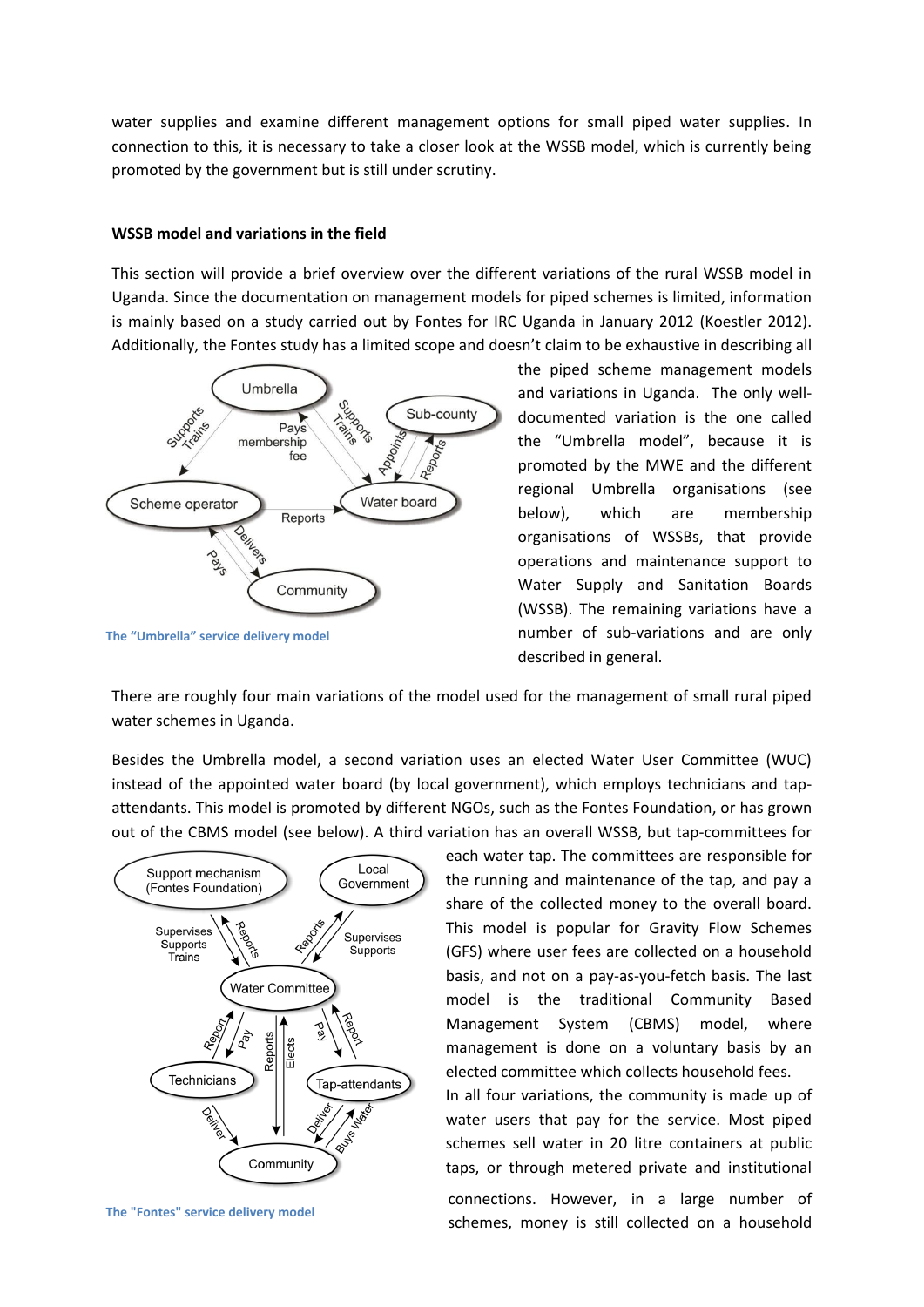basis (a flat fee per month per household), and in some schemes, money is only collected when something breaks down. A steady flow of revenue is one of the preconditions for the rural WSSB model, and schemes that are not metered, and where revenue collection is sporadic, represent huge challenges for adequate service delivery (MWE 2008b). In fact, the Mid-Western Umbrella currently discourages the tap-committee model due to the weak finances of the schemes.

In the Umbrella model, the Water Supply and Sanitation Board (WSSB) is the entity with overall responsibility for the delivery of water to the water users. The main role of the WSSB is to deliver water on a continuous basis, in adequate quantities and of good quality. The WSSB is appointed by the Sub-County and consists of the Sub-County Chief, one member of the executive at town council or Sub-County level in charge of social services (such as a councillor in charge of health or water) and three representatives of consumers. It is therefore the Sub-County council or town council that has the role of service authority in the model. The members of the WSSB are paid either a percentage (normally 5%) of the total income or sitting allowances. The board meets on a monthly basis, and is responsible for reporting and supervision of the scheme operator. The WSSB and scheme operator have a joint account for receiving payments of users and making payments for O&M, salaries and membership fees to the Umbrella.

Other variations have an elected WUC with 5-9 members. The responsibilities are the same as those of the WSSB: overseeing the scheme operator, technicians and tap attendants, keeping records, reporting and ensuring continuous and sustainable service delivery. In some cases, water committee members receive sitting allowances when they hold meetings, in others members work on a voluntary basis.

The Umbrella model has a scheme operator who is responsible for management. The scheme operator is normally a locally selected individual, who is trained to perform the daily running of the scheme such as switching on and off pumps and generators, doing routing maintenance checks, fixing small pipe leaks and replacing taps. The scheme operator can have other **The "Tap committee" service delivery model**people working for him, such as plumbers, guards,



casual labour and tap attendants, or these people can be directly employed by the WSSB or WUC. The scheme operator normally signs a simple contract with the WSSB or WUC; however, in many cases the contracts are not up-to-date or non-existent. The scheme operator can be paid in different ways: either he gets a percentage of the total revenue (in the South West, this is currently between 40 and 45%), or he is paid a flat fee every month.

If there is no scheme operator, the WSSB or WUC can employ technicians and tap attendants directly. The main difference is that it is not the scheme operator but the WSSB/WUC who does the financial management as well as the fees collection and record keeping..

The local government entities, such as Sub-Counties and town councils, are supervising the WSSB or WUC, either through their direct participation as members of the board or as the "owners" of the infrastructure. Representatives should participate during meetings, and funds for repairs that exceed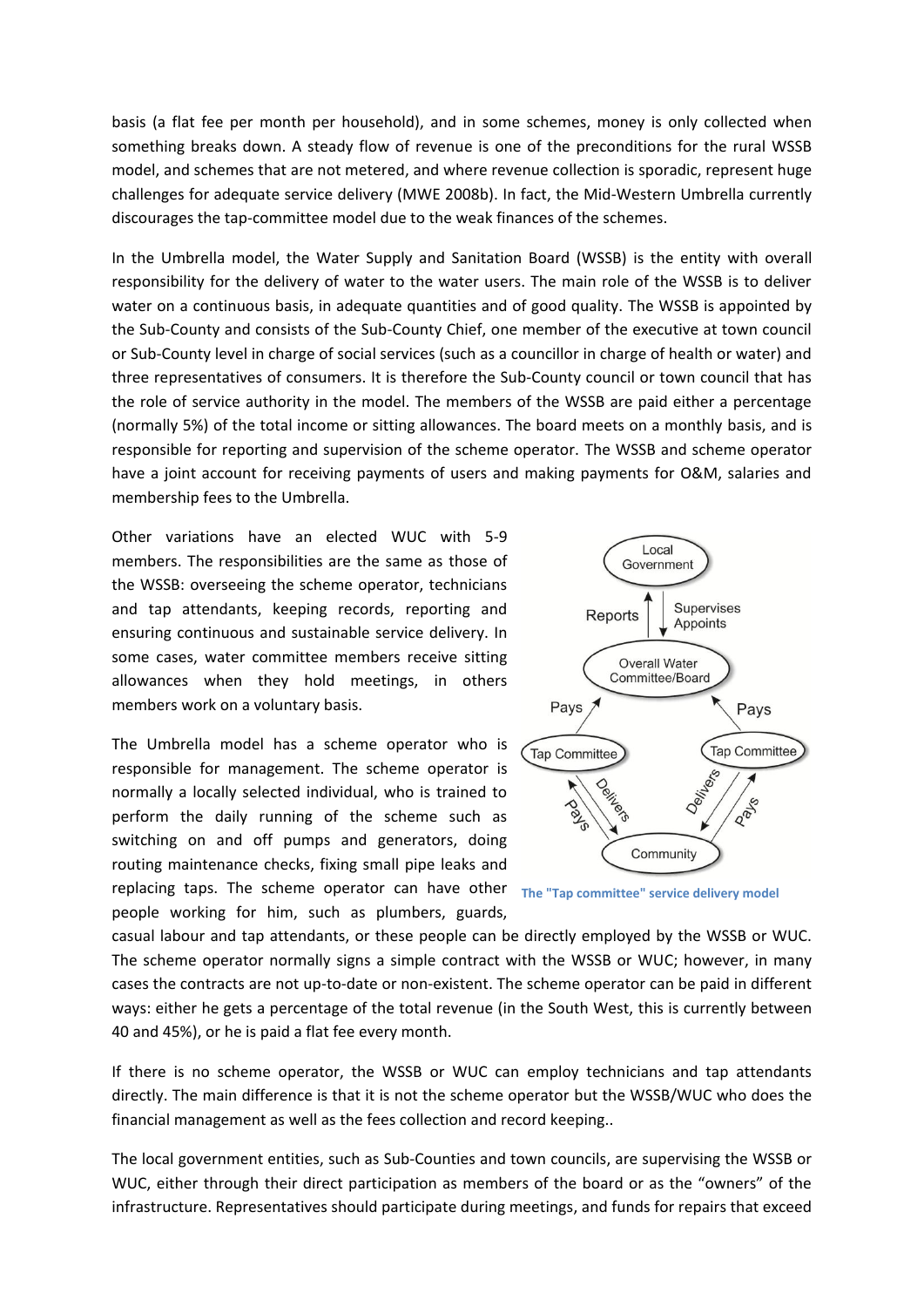the capacity of the WSSB should be mobilised by the Sub-County or town council. Town councils are also supposed to have engineers who can provide technical support; however, this is not always the case. In general, both financial and technical capacity at Sub-County and town council level is still weak.

Although the District Water Offices are mainly in charge of rural water supplies, they also provide support to these piped schemes. The role of the Districts is mainly in monitoring; however, they can provide technical support in some cases. They can also provide money from the Conditional Grant for extensions or repairs, although focus is normally on the construction of new point water sources. The Districts also have a role in mobilising and sensitising the WSSBs, WUCs and communities on management and good hygiene and sanitation practices. The District Water Offices are supported by the Technical Support Units through capacity building and guidance, and TSUs also regularly visit piped schemes.

It is widely recognised that the rural WSSB model requires a support mechanism (WSDF-C undated, MWE 2003, Koestler 2008). This is mainly because being selected locally, scheme operators and WSSB members do not have the technical and financial capacity to manage the water systems efficiently. In addition, the support provided by local government is limited due to poor financial and technical capacity. Under the South Western Towns Water and Sanitation Project (SWTWSP), the South Western Umbrella for Water and Sanitation (swUws) was formed in 2002 to provide this



**CBMS service delivery model**

support. Since then, schemes that are members of an Umbrella have shown significantly higher functionalities than other schemes (MWE 2008b), and the Ministry of Water decided to roll out this approach to the rest of the country as well. Today, three regions (South West, Mid-West and East) have functioning Umbrella organisations, and the two remaining (Central and North) are currently being set up.

Umbrellas are membership organisations of WSSBs which select an executive committee that employs a permanent secretariat. The secretariat consists of engineers and other professionals who provide continuous support to the WSSBs. Some of the main functions are capacity building, technical support, legal aid, support with supervision of contracts for extensions or rehabilitations, water quality monitoring,

financial audits and monitoring and reporting (MWE 2008b). Other functions include direct support with running costs in case of emergency,

spare parts distribution and interest-free loans for large repairs and replacements. In practice, Umbrella staff should visit each scheme at least every quarter to carry out a water quality check, go over the management books and help the WSSB and scheme operator with any other problems. The South Western Umbrella currently has 50 operational member schemes (MWE 2011b) and employs five permanent staff (MWE 2008b). WSSBs report to the Umbrella on a monthly basis.

Despite the successful and timely handling of minor and major repairs, as well as improved management through capacity building and management support, the Umbrella approach still faces many challenges. For example, it is heavily reliant on donor support, and 95% of the budget of the South Western Umbrella is subsidised (MWE 2008b). In addition, new Umbrellas are finding it challenging to replicate the swUws in other areas of the country, where people are even less used to paying for water and where a number of different approaches are used for management of small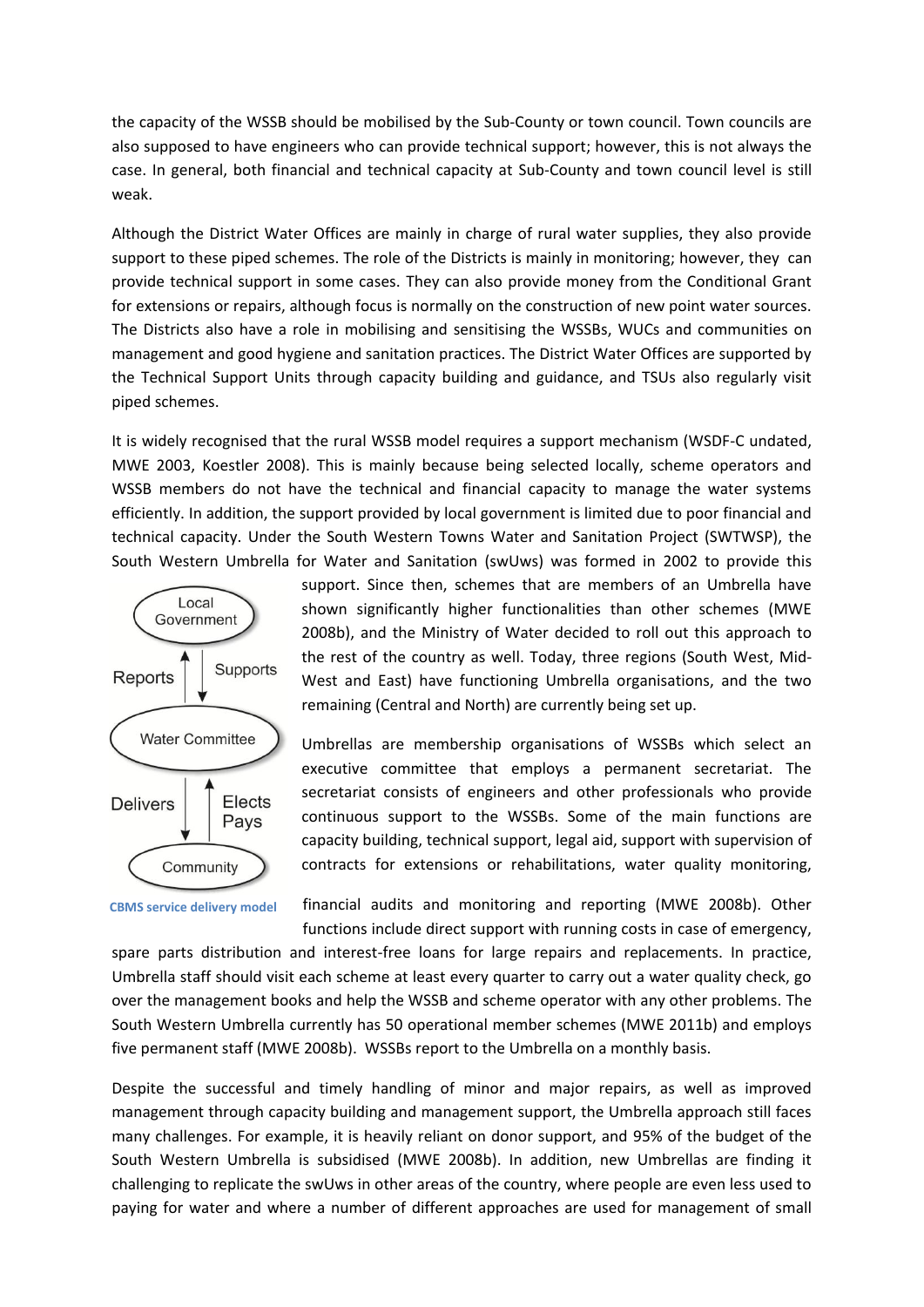piped water schemes (MWE 2008b and Koestler 2008). Additionally, the Umbrellas are taking over many roles traditionally carried out by Districts, such as monitoring, reporting and technical support. In some cases it is not entirely clear who is responsible for the different tasks, and some District Water Offices feel bypassed by the Umbrellas.

Another challenge is that the Umbrellas are anchored in the Water Authorities Division in the Urban Water Supply Department of DWD. However, schemes operating in rural localities (not town councils) still represent the large majority of Umbrella members. This means that whereas the Rural Department is still largely responsible for the development of small piped water schemes for rural areas, the Urban Department is responsible for their follow up, monitoring and reporting through the Umbrellas. In addition, Water and Sanitation Development Facilities (WSDF) have been established in four regions of the country to build small pipe water schemes in small towns and RGCs. These facilities are created to develop the systems on behalf of the local government, which is lacking the technical capacity for WASH infrastructure development. During a 6-month transition period the management of the schemes is formally handed over to the local government and support is still provided by the WSDFs. After this period the support role is taken over by the Umbrellas. This means that the rural WSSB model does not have a clear "home" at the national level.

The Umbrella variation of the WSSB model is the version that is currently being promoted by the Government for the management of all small piped water schemes. New systems are introduced to the management model from the start through the involvement of the Umbrella organisations. However, a large number of piped schemes still exist using other models, and the transition will require a large effort in terms of sensitisation and capacity building. This is especially true for the "new" Umbrella regions.

The Umbrella WSSB model is based mainly on the model used in Uganda for the management of small towns, which was then adapted to fit smaller schemes with a smaller consumer base and less complex technologies. The main difference between the small town model and the WSSB model is that the Town councils, being the Water Authorities in the small town model, contract the management to private companies which are selected through competitive tenders. The companies are called Private Operators, and 95 schemes are currently operated under this model in Uganda (MWE 2011b). The small town first has to go through a "gazetting" process to do this, where the Ministry creates a Water Authority and gives it the mandate to sub-contract service delivery. A performance contract is signed between the Water Authority and the Ministry, and a management contract is signed between the Water Authority and the Private Operator. The contracts are long and complex and specify a number of responsibilities of the different parties, such as reporting, compliance with laws and regulations, financial management etc. Due to their limited size or the lack of a sufficiently large water supply network, many small towns are not gazetted and use the WSSB model for the management of their water supply. However, small towns using a private operator can also be members of the Umbrella organisations and receive the same support as schemes managed through the WSSB model.

## **How does weak accountability affect the (Umbrella) WSSB model?**

While the WSSB model appears in different shapes, each have in common that they are affected by the occasionally weak accountability mechanisms. This section looks into some of these accountability issues that happen in the practice of the WSSB model. The observations made here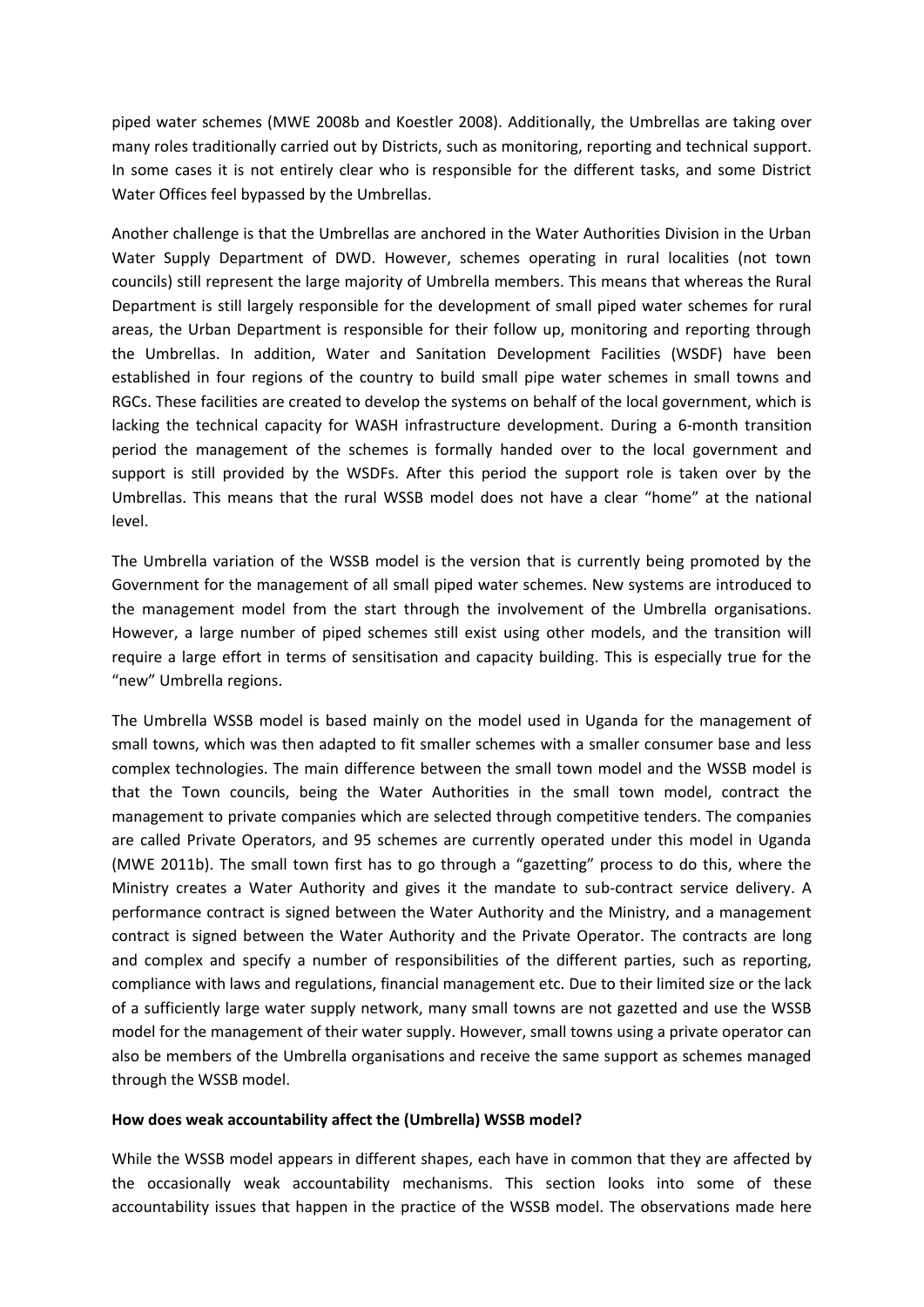are based on limited interactions in the field during the Fontes study, a few other field visits and reports. The 'water services that last' initiative of IRC in Uganda is planning to research the issues more thoroughly.

#### **Consumers have little influence on their services**

In the WSSB model there are three (and sometimes more) consumer board members. These members, however, are not elected but appointed by the Sub-County. The guidelines for small towns (also used in this case for the WSSB model) stipulate that the appointees should represent different categories of consumers (domestic, institutional, industrial) but in practice they often represent different areas of the town, or are appointed on other grounds. This is seen as a flaw in the model by many. There seems to be a general feeling among the consumers of not being represented in the WSSB board. Complaints vary from whole areas not covered by the piped schemes to vandalism of pipes by people where the main line passes their home without providing water. Consumers are not able to get information about how to apply for a private connection and complain that there is lack of transparency about how many funds are collected and what they are spent on. There is sometimes mistrust that revenues collected from the piped scheme are diverted to other activities, and that Sub-County officials appoint their cronies for financial or political gain. All these complaints, in principle, point to the issue that there is a lack of legitimacy in respect to the users since the boards are appointed and not elected. A possiblesolution to this comes from the suggestion by the Mid-Western Umbrella Organisation, which is to establish tap-committees for the rural piped schemes to provide a platform for the consumers. As long as these tap-committees are not represented on the board, however, this will not make the boards accountable to the consumers.

## **Political interference and consumers (not) paying**

The fact that many WSSB-managed schemes seem to be able to collect the water fees without great difficulties counters the often heard argument that people are not paying because they believe that water should be provided for free. Cases of how WSSB handle non-payment show, in fact, that the WSSB in general is capable of enforcing fee collection if they are strict enough. Many of the stakeholders at the decentralised level complain that it is actually the politicians that interfere with the policies of tariff setting and influence the mind-set of consumers towards the belief that water should come for free. The reason frequently expressed for the interference is that the politicians are looking for their own political gains with their message that they bring 'free water'. It should also be noted that most of the WSSBs are still relatively weak and prone to political interference. The technical staff appointed to the board from the Sub-County are frequently transferred and replacements may take a lot of time and the new members are, in general, not conversant with WSSB roles and responsibilities. Another example of the political interference comes from the Mid-Western Umbrella Organisation, which advocates for a "pay-as-you-fetch" system with water kiosks instead of a flat monthly fee and communal taps. They report that this often meets with strong political resistance.

#### **Who looks after the WSSB?**

A possible bigger concern is that there is no clear split between the Sub-County role as service authority and the WSSB as the body that manages the services. It is the Sub-County that appoints the consumer members of the board and in addition appoints two members, representing the Sub-County (the Sub-County Chief and an elected Councillor). There are even cases where the political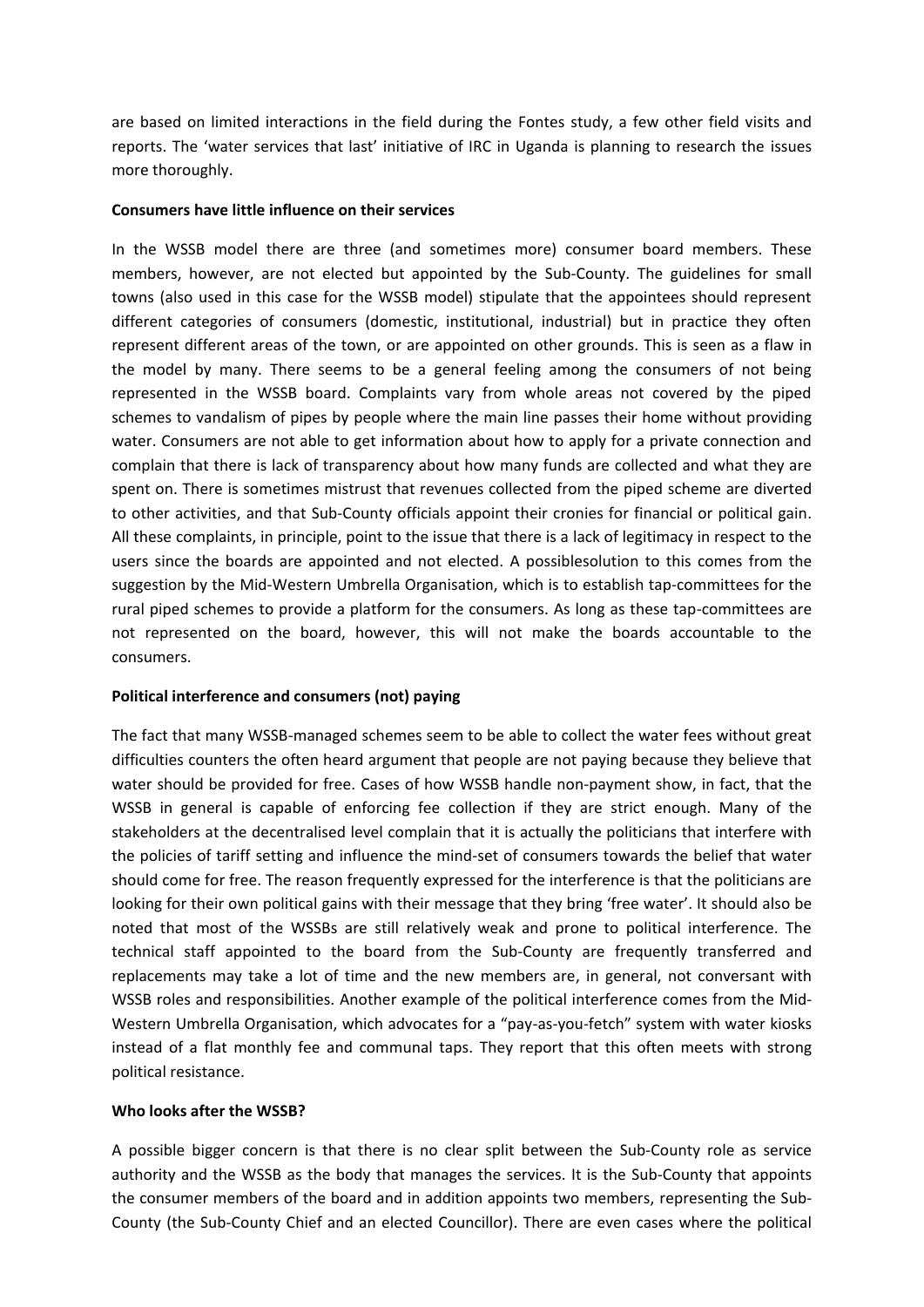head of the Sub-County actually wants to be the chair of the WSSB. This makes an independent oversight of the WSSB virtually impossible, and at the same time there is no independent voice from the consumers. It is therefore very unlikely, for example, that a WSSB will be replaced or corrected for its underperformance by the Sub-County.

This lack of separation of roles between the WSSB and Sub-County also contributes to mistrust. Consumers question if the WSSB is acting in their interests or those of the Sub-County. Questions are raised on how monies are spent (e.g. for diesel for a generator), which are often not answered. On the other hand, it is observed that WSSBs often operate quite efficiently when they have contracted a scheme operator who is paid a percentage of the fees collected and does proper reporting to the WSSB.

If the WSSB is a member of the Umbrella Organisation in their area, they are obliged to report quarterly (most even report on a monthly basis) to the Umbrella organisation on their performance. The Umbrella trains the WSSB members, carries out regular monitoring and support visits for water quality, sensitisation of consumers and has a stock of spare parts. It also carries out a quarterly financial audit and facilitates access to finance for scheme expansions or major repair works. However important the role of the Umbrella is, it is a role of quality control and doesn't improve the accountability mechanism of the WSSB model.

## **The Sub-County and its role as Water Authority**

The main role of the service authority is to ensure that the entity that is managing and delivering the services is doing a good job. This mainly means overseeing the finances and quality of operations. An important element is that, in principle, all consumers of the constituency of the authority have equal rights and access to the services. Of course, in practise, conditions such as population density, geographical characteristics and financial limitations make this never 100% possible. There are, however, indications that the Sub-County still see themselves more as scheme managers than service authorities. First, as was described above, they are heavily involved in the WSSB and don't have the necessary distance from the board. Secondly, in all of the locations visited for the Fontes study, the Sub-County did not seem to have a clear vision and awareness about their responsibility beyond the consumers served by the water supply scheme. Issues such as people resorting to unsafe sources and requests for expansion to cover a larger number of consumers are not taken up pro-actively. Interestingly, the District Water Officer (DWO) of Kabarole also acknowledged this situation. In his vision it would be much better if a WSSB would not only be responsible for a particular scheme, but have the responsibility for *all* water services in one Sub-County, including the point sources.

The District local government also does not systematically receive reports from the Sub-County on the WSSB managed schemes, which points to another weakness in how accountability is organised in the WSSB model. Where the WSSB reports quarterly to the Umbrella Organisation, it only reports informally to the Sub-County, mainly because the Sub-County is strongly involved in the WSSB. The Umbrella Organisation reports to the Urban Water Supply Department at the Ministry, although dealing mostly with rural areas. The DWOs and Sub-County report on rural water, but mainly cover the point sources. This leads to some confusion in monitoring as well as a lack of clear responsibility for the piped schemes; schemes that are members of an Umbrella are followed up and monitored by the urban department, whereas non-members are the responsibility of the rural department.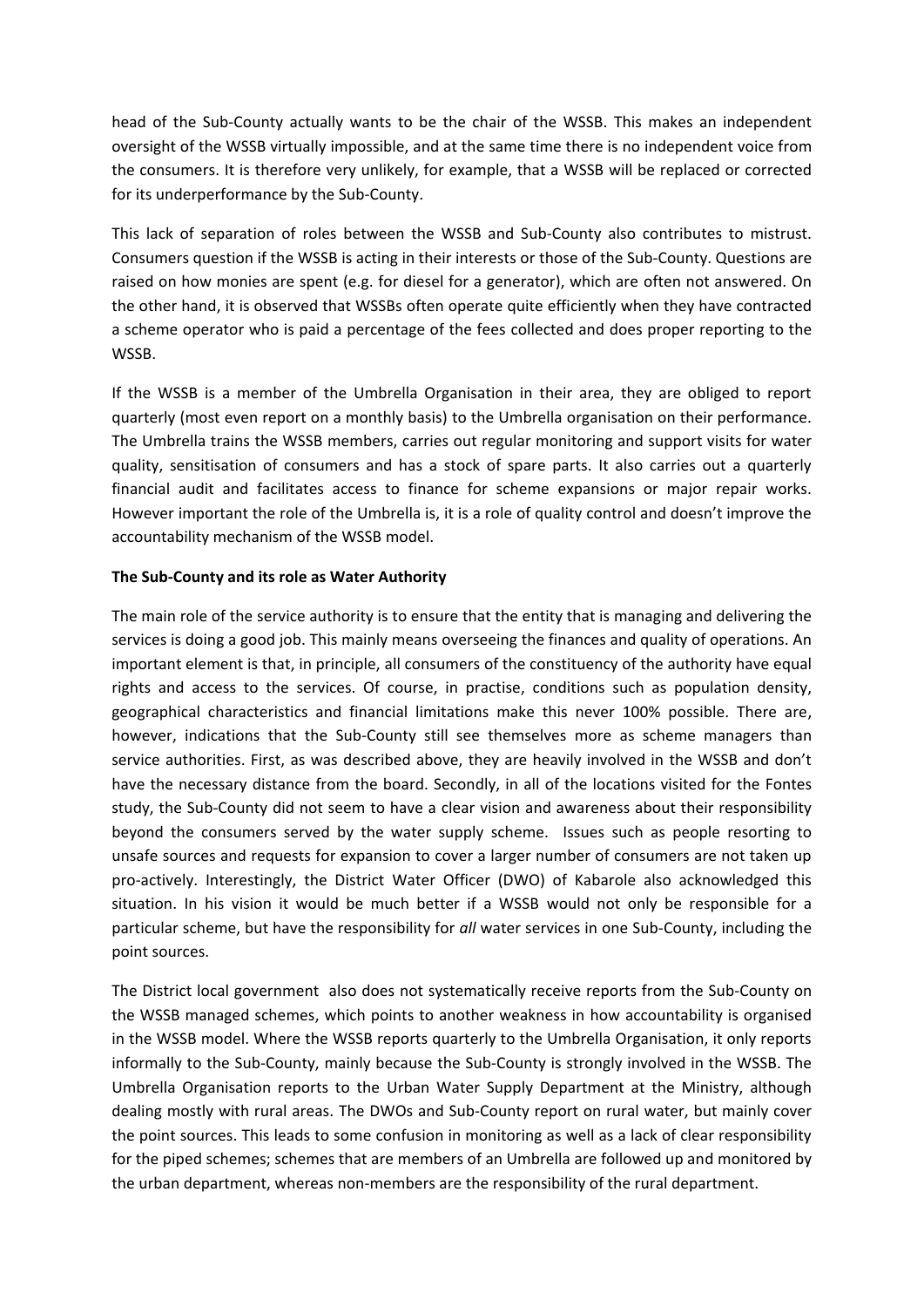#### **Areas for further research and debate**

There are a multitude of approaches used on the ground for small piped water schemes in rural Uganda, and only four have been described here. There are no clear guidelines or frameworks that are given by the government to the districts or NGOs; however, a certain consensus seems to be developing around the Umbrella WSSB model. At least at national level, this seems to be the way forward and the model is being promoted through the Umbrella organisations. The model has some important features that will increase service levels and sustainability, such as the focus on pay-asyou-fetch. However, there are still areas for improvement and debate:

*Consumer voice.* The involvement of users is crucial to maintain willingness to pay and avoid vandalism. However, in the Umbrella model (and the small towns model as well), the link to the consumers is very weak. Appointed members do not have the same legitimacy as elected ones, and the procedures in place to ensure accountability towards users are often absent. It should therefore be carefully considered whether to use elected water boards instead of appointed ones, and the roles and responsibilities of water boards in terms of keeping users involved and informed should be better defined. Linked to this discussion, a possible role of tap-committees should be considered as well.

*Strengthening of oversight.* It is necessary to carefully re-think the role of government in the oversight of these models. There needs to be a clearer separation of roles between the Sub-County (and DWO) as the service authority on one hand, and the role of the WSSB as the service provider on the other. In this context it may also be considered how the Sub-County can have a more integrated oversight over all the water services to all consumers in the Sub-County where the Sub-County moves away from the role of manager of services.

*A home for rural piped schemes.* Another concern is the anchoring of the rural piped schemes at the Ministry. In the end, it is probably not important whether they fall under rural or urban. However, it is necessary that the WSSBs and the support structure of the Umbrella Organisations are clearly linked to the local government structures (Sub-County and the DWO). The current situation where they report only through member organisations to the urban department hinders a more integrated approach for rural water services where a mix of technologies is used. This would avoid the double counting of data that takes place now. In addition, roles and responsibilities between the different stakeholders (DWOs and District Water Supply and Sanitation Coordination Committees, TSUs and Umbrella Organisations) in terms of monitoring and post-construction follow up should be streamlined and clearly outlined, so that resources can be used more efficiently and the communities have fewer agencies to deal with, as has already mentioned by the feasibility study on the Umbrellas in 2008 (MWE 2008).

## **References**

Koestler, L. (2008). *Private Sector Involvement in Rural Water Supply – Case Studies from Uganda.* Water Engineering and Development Centre, Loughborough University, UK.

Koestler, L. et al (2012). *Development of Service Delivery Indicators for the Water Supply and Sanitation Boards (WSSB) Service Delivery Model*. IRC Uganda.

MWE (2008b). *Feasibility Review of the Umbrella Organisation Model of Operation and Maintenance of Small Towns and Rural Growth Centres Water Supply and Sanitation Systems*. Ministry of Water and Environment, Uganda.